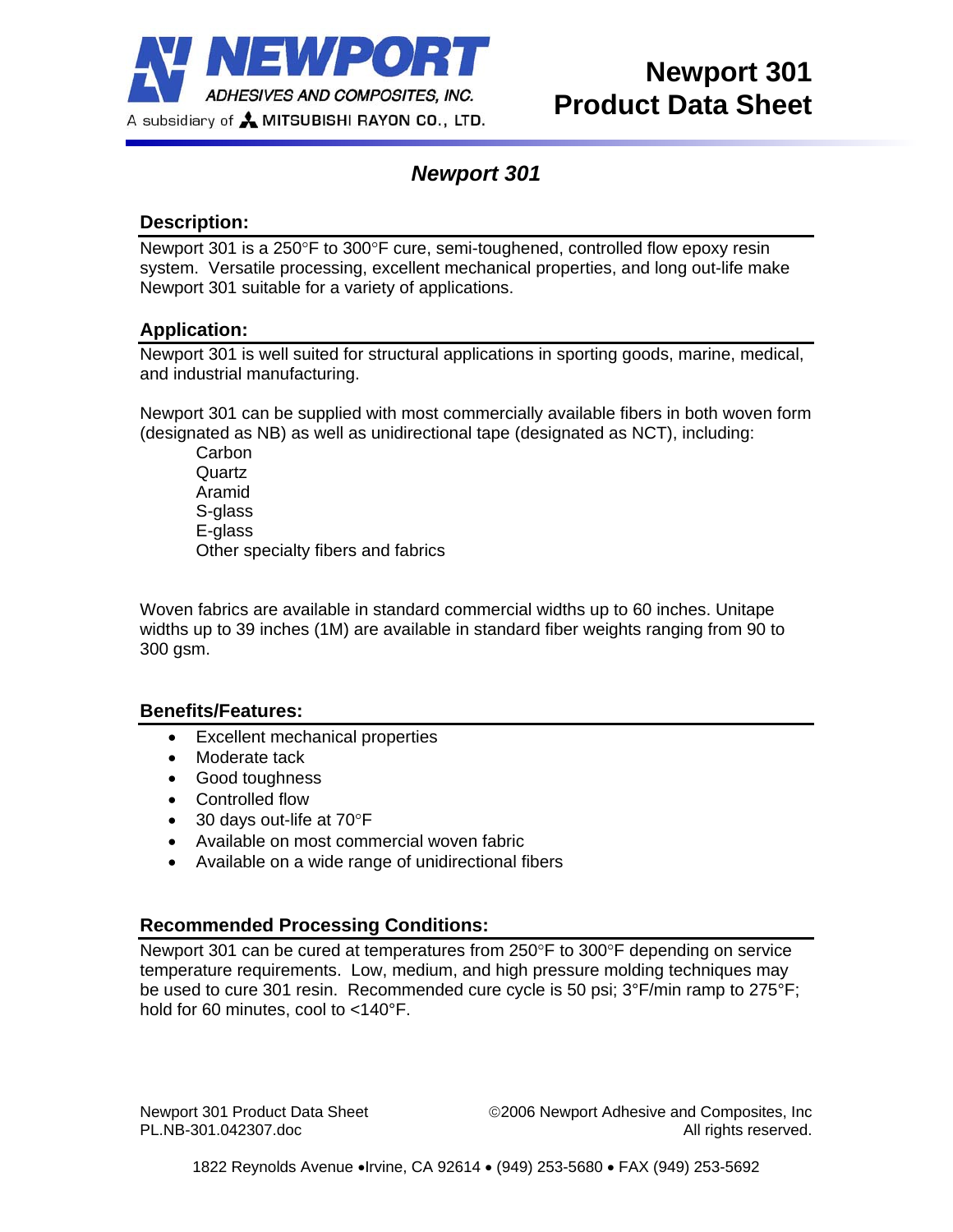### **Physical Properties\*:**

| Gel Time $(275^{\circ}F)$ : | 3-5 r       |
|-----------------------------|-------------|
| <b>Specific Gravity:</b>    | 1.22        |
| $Tg$ (DMA, E'):             | $265^\circ$ |
| $CTE = ppm$ <sup>o</sup> C  | $60 \pm$    |

3-5 minutes  $1.22 \pm 0.02$  $265^{\circ}$ F.  $60 \pm 10$  (below Tg)

### **Mechanical Properties:**

#### **Neat resin properties\*:**

| Tensile strength, psi                                      | 8300±400        |  |
|------------------------------------------------------------|-----------------|--|
| Tensile modulus, Msi                                       | $0.46 \pm 0.02$ |  |
| Flexural strength, psi                                     | 14600±400       |  |
| Flexural modulus, Msi                                      | $0.50 \pm 0.02$ |  |
| Short Beam Shear str., psi                                 | 3200±600        |  |
| * Values are average and do not constitute a specification |                 |  |

### **7781 E-Glass reinforcement**

The mechanical property data supplied in the following table are average values obtained from NB-301 with style 7781 woven fiberglass. All values are based using an "in-hot out-hot" press cure at 275° F for 45 minutes and 25 psi.

| <b>PROPERTY</b>           | <b>Test Method</b> | $RT^*$ | $160^{\circ}$ F* |
|---------------------------|--------------------|--------|------------------|
| Flexural strength, ksi    | ASTM D-790         | 68     | 54               |
| Flexural modulus, Msi     |                    | 3.5    | 3.3              |
| Tensile strength, ksi     | ASTM D-638 Type I  | 54     | 45               |
| Tensile modulus, Msi      |                    | 3.5    | 3.6              |
| Compressive strength, ksi | SACMA SRM 1R-94    | 61     | 51               |
| Compressive modulus, Msi  |                    | 3.6    | 3.7              |

*\* Values are average and do not constitute a specification*

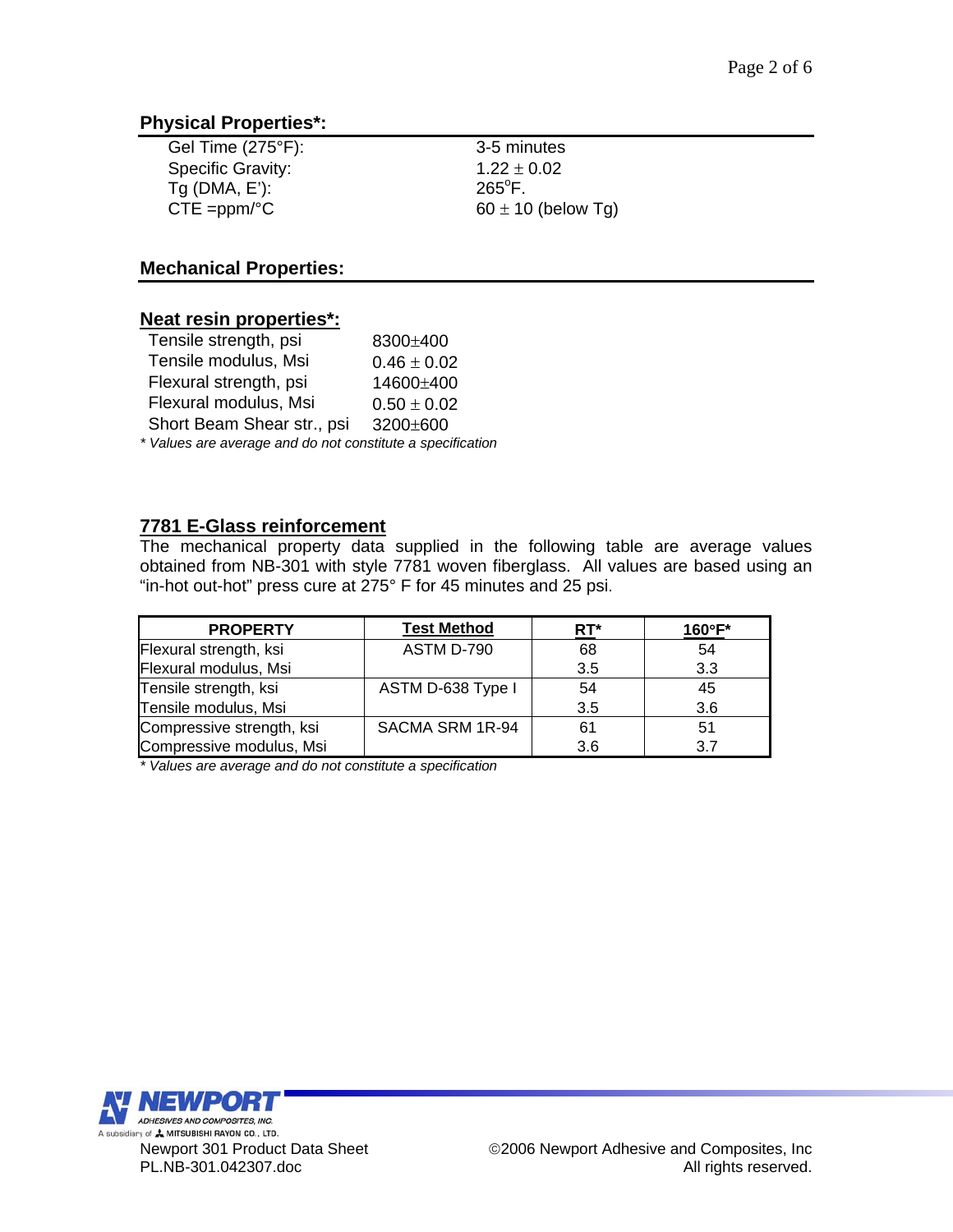# **34-700 Standard Modulus Uni-directional Carbon Fiber tape reinforcement**

The mechanical property data supplied in the following table are average values obtained from NCT-301 with 34-700 carbon fiber at 35% RC. All values are based using a press cure at 275° F for 60 minutes using 25 psi. All data are normalized to 60% fiber volume, except for SBS.

| NCT-301 34-700                | <b>Test Method</b> | RT*    |
|-------------------------------|--------------------|--------|
| 0° Tensile strength, ksi      | <b>ASTM D-3039</b> | 295    |
| 0° Tensile modulus, Msi       |                    | 19.0   |
| Strain, µin/in                |                    | 14,700 |
| Poisson's ratio               |                    | 0.304  |
| 0° Compression strength, ksi  | SACMA SRM 1R-94    | 180    |
| 0° Compression modulus, Msi   |                    | 18.6   |
| 0° Flexural strength, ksi     | ASTM D-790         | 280    |
| 0° Flexural modulus, Msi      |                    | 18.2   |
| 0° Short Beam Shear str., ksi | <b>ASTM D-2344</b> | 13.2   |

| NCT-301 34-700                 | <b>Test Method</b> | RT*   |
|--------------------------------|--------------------|-------|
| 90° Tensile strength, ksi      | <b>ASTM D-3039</b> | 8.7   |
| 90° Tensile modulus, Msi       |                    | 1.3   |
| Strain, µin/in                 |                    | 6,100 |
| Poisson's ratio                |                    | 0.017 |
| 90° Compression strength, ksi  | SACMA SRM 1R-94    | 28.8  |
| 90° Compression modulus, Msi   |                    | 1.2   |
| 90° Flexural strength, ksi     | ASTM D-790         | 16.7  |
| 90° Flexural modulus, Msi      |                    | 1.2   |
| 90° Short Beam Shear str., ksi | <b>ASTM D-2344</b> | 1.3   |

*\* Values are average and do not constitute a specification*

### **3k Plain Weave Carbon reinforcement**

The mechanical property data supplied in the following table are average values obtained from NB-301 with 3k plain weave carbon fabric. All data are normalized to 55% fiber volume, except for SBS.

| <b>PROPERTY</b>                | <b>Test Method</b> | RT* |
|--------------------------------|--------------------|-----|
| Flexural strength, ksi         | ASTM D-790         | 129 |
| Flexural modulus, Msi          |                    | 7.7 |
| Tensile strength, ksi          | ASTM D-638 Type I  | 81  |
| Tensile modulus, Msi           |                    | 9.1 |
| Compressive strength, ksi      | ASTM D-695         | 78  |
| Compressive modulus, Msi       |                    | 7.9 |
| Short Beam Shear strength, ksi | <b>ASTM D-2344</b> | 9.2 |

*\* Values are average and do not constitute a specification*

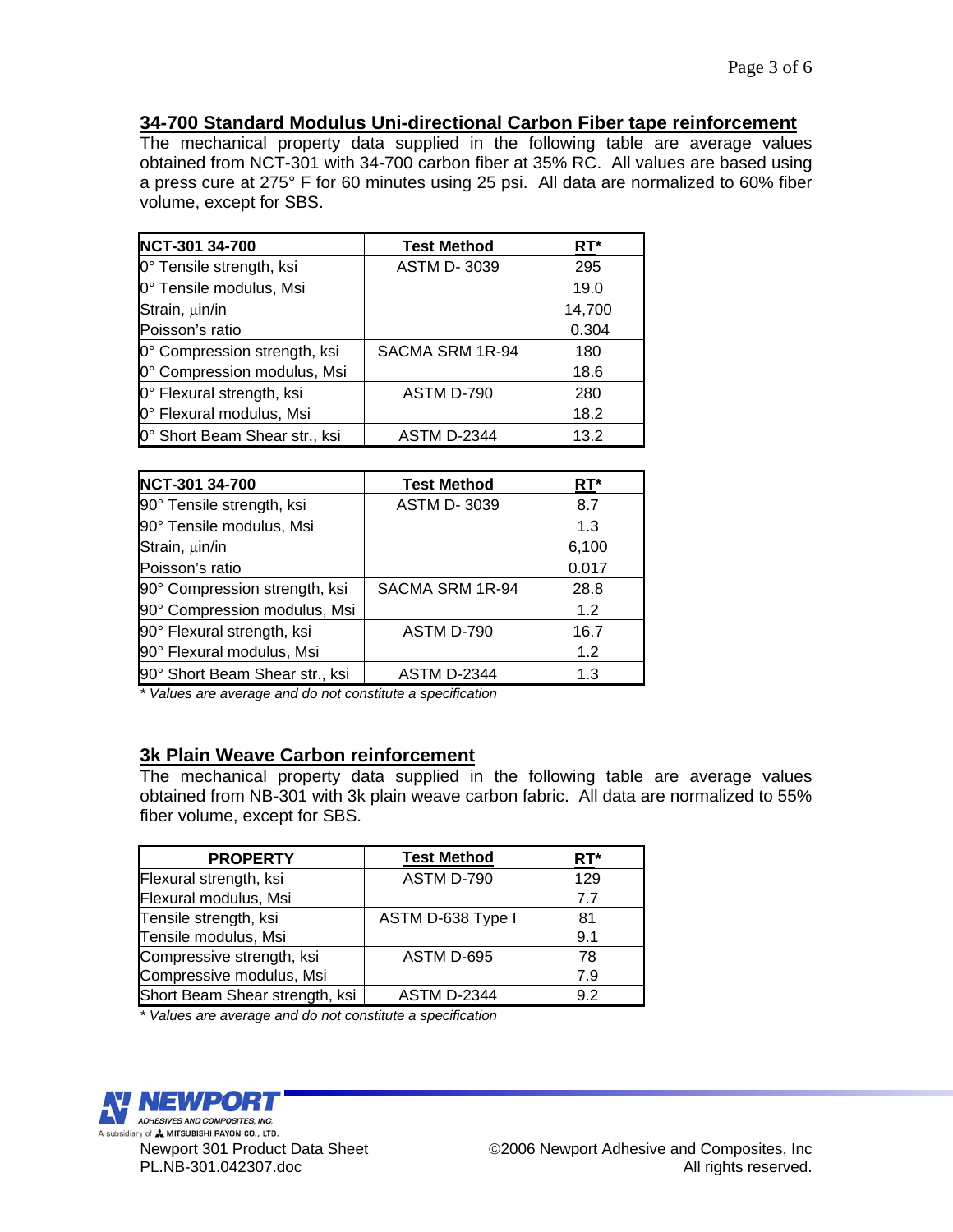# **Melt Viscosity Profile of Newport 301**

A TA (model AR2000) parallel plate rheometer was used to determine the melt viscosity profile of the neat resin system.



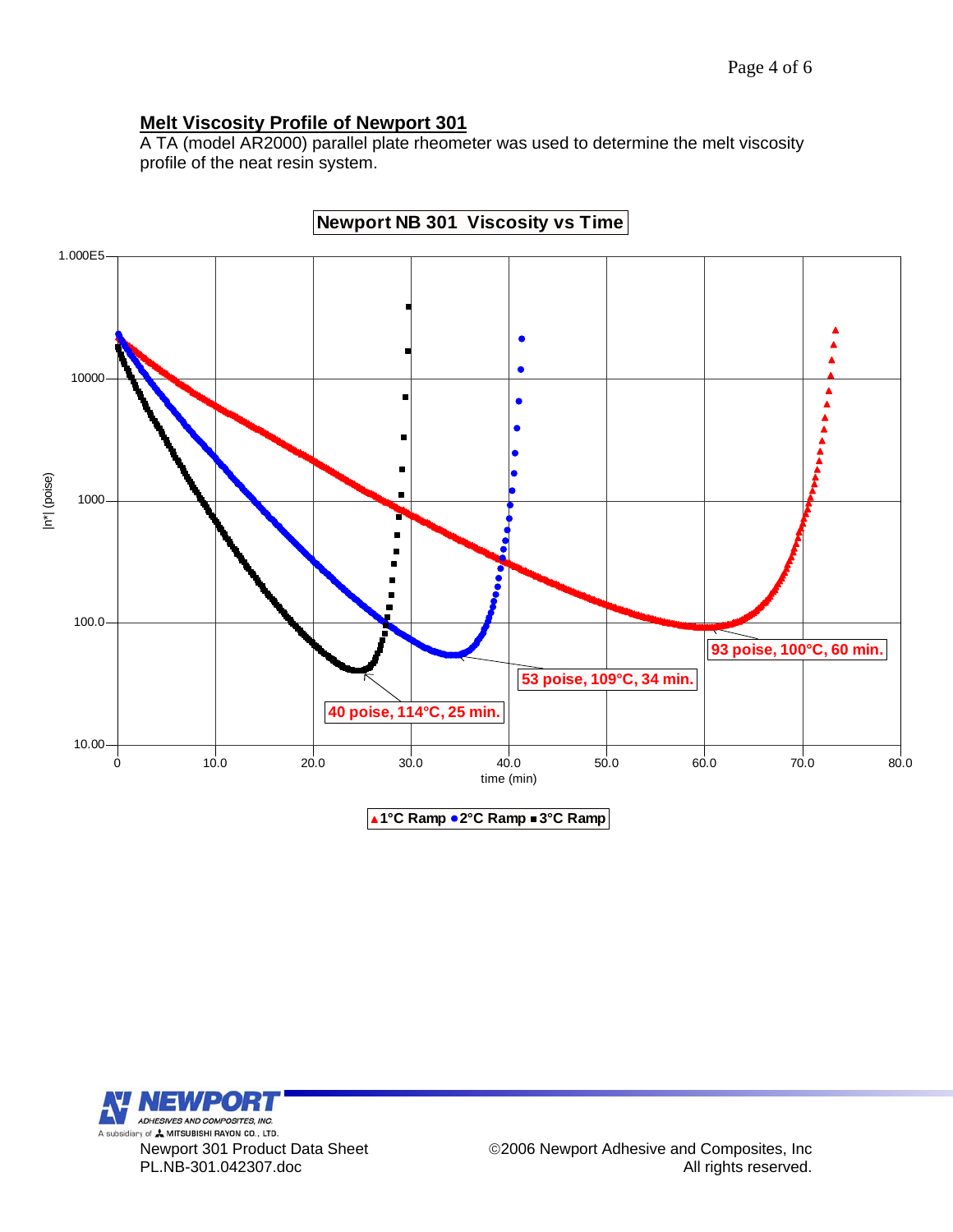# **Gel Curve Profile of Newport 301**